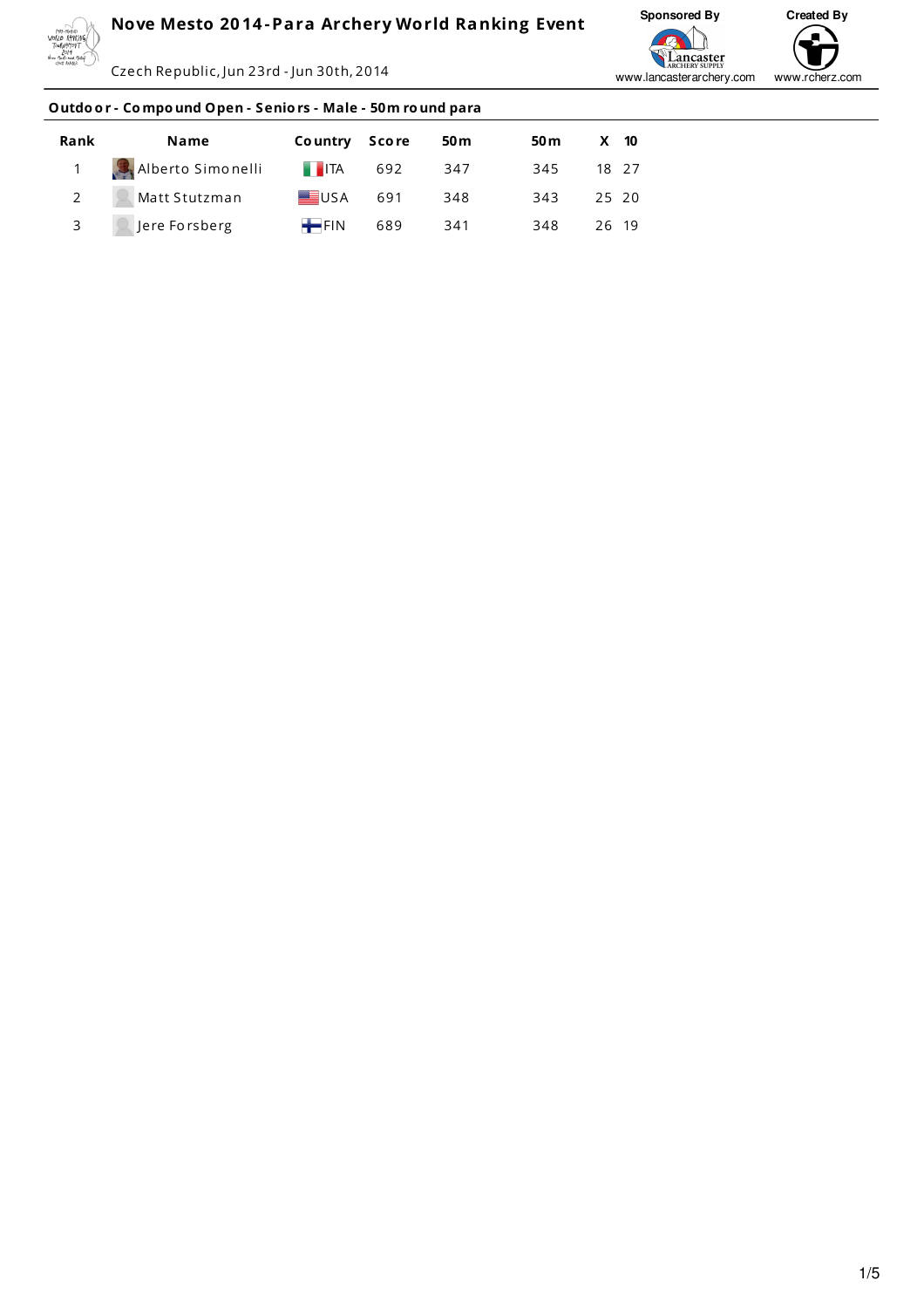

Czech Republic, Jun 23rd - Jun 30th, 2014



# Outdoor - Compound Open - Seniors - Female - 50m round para

| Rank           | <b>Name</b>              | <b>Country</b>     | <b>Score</b> | 50 <sub>m</sub> | 50 <sub>m</sub> | $X$ 10 |  |
|----------------|--------------------------|--------------------|--------------|-----------------|-----------------|--------|--|
|                | Karen Van Nest           | $\big $ CAN        | 671          | 338             | 333             | 14 17  |  |
| $\overline{ }$ | Stepanida<br>Artakhinova | $\blacksquare$ RUS | 661          | 328             | 333             | 10 14  |  |
|                | Ksenija<br>Markitantova  | $-UKR$             | 658          | 334             | 324             | 8 15   |  |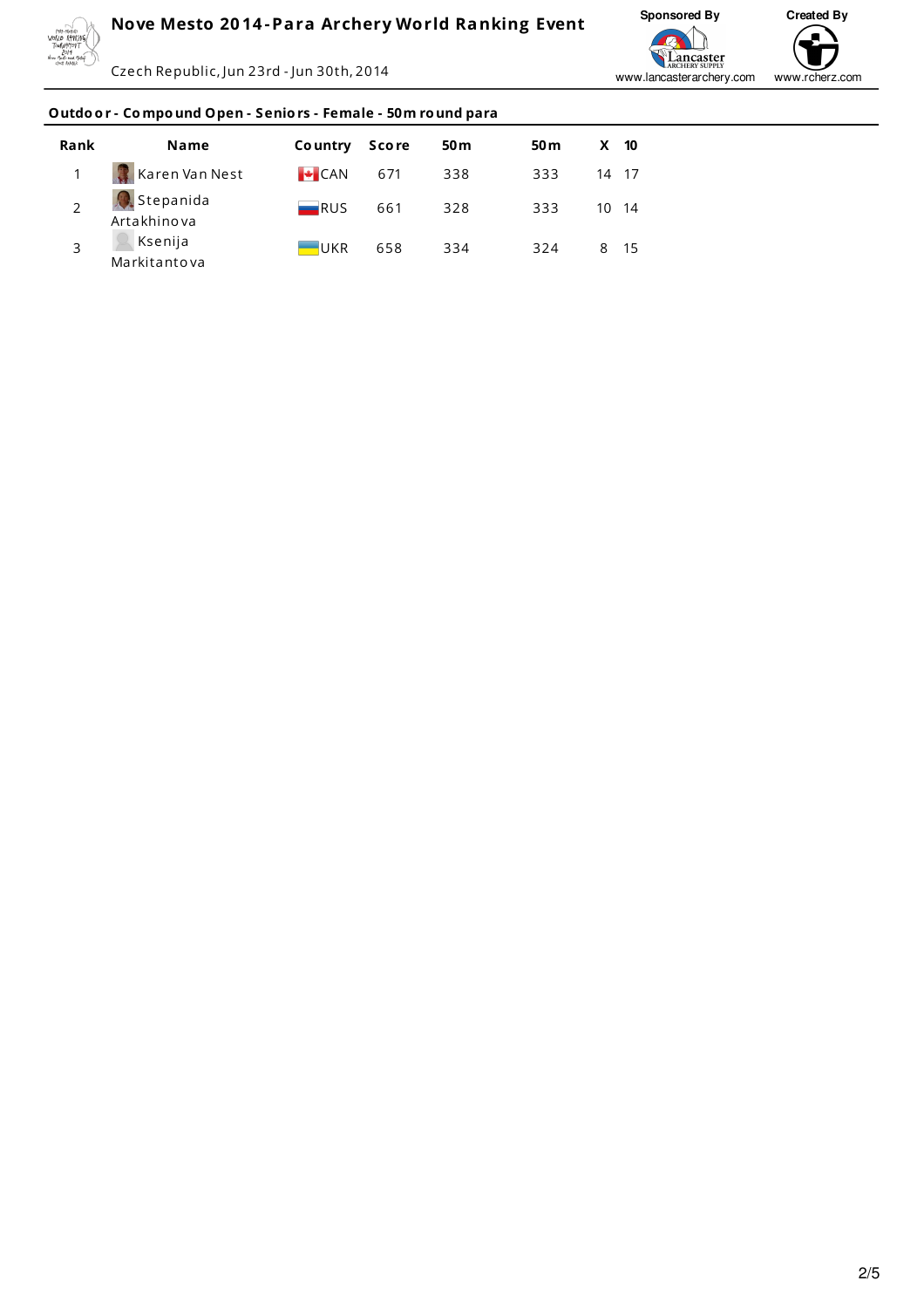

Czech Republic, Jun 23rd - Jun 30th, 2014



# Outdoor - Recurve Open - Seniors - Male - 70m round para

| Rank | <b>Name</b>            | Country Score      |     | 70m | 70m | $X$ 10        |      |
|------|------------------------|--------------------|-----|-----|-----|---------------|------|
|      | Bato<br>Tsydendorzhiev | RUS                | 652 | 314 | 338 | $12 \quad 13$ |      |
|      | Anton Zaypaev          | $\blacksquare$ RUS | 629 | 309 | 320 |               | 4 12 |
| 3    | David Phillips         | <b>EK</b> GBR      | 623 | 315 | 308 | 69            |      |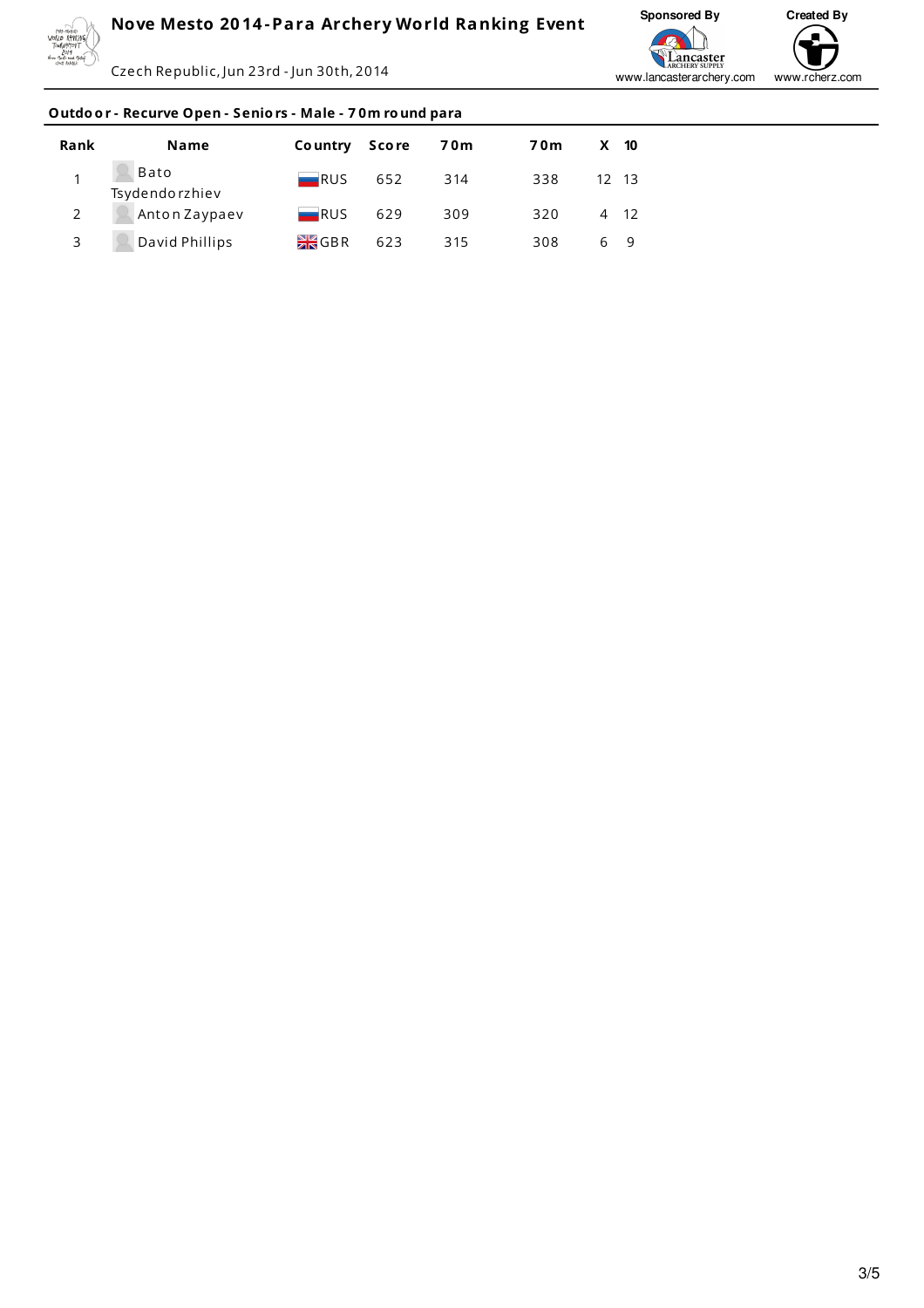

Czech Republic, Jun 23rd - Jun 30th, 2014



# Outdoor - Recurve Open - Seniors - Female - 70m round para

| Rank | Name                   | Country Score      |     | <b>70m</b> | 70m | X 10 |  |
|------|------------------------|--------------------|-----|------------|-----|------|--|
|      | Hwa Sook Lee           | $ O $ KOR 613      |     | 304        | 309 | 2 15 |  |
|      | Milena Olszewska       | $POL$ 598          |     | 300        | 298 | 3 7  |  |
|      | Svetlana<br>Barantseva | $\blacksquare$ RUS | 597 | 293        | 304 | 4 6  |  |